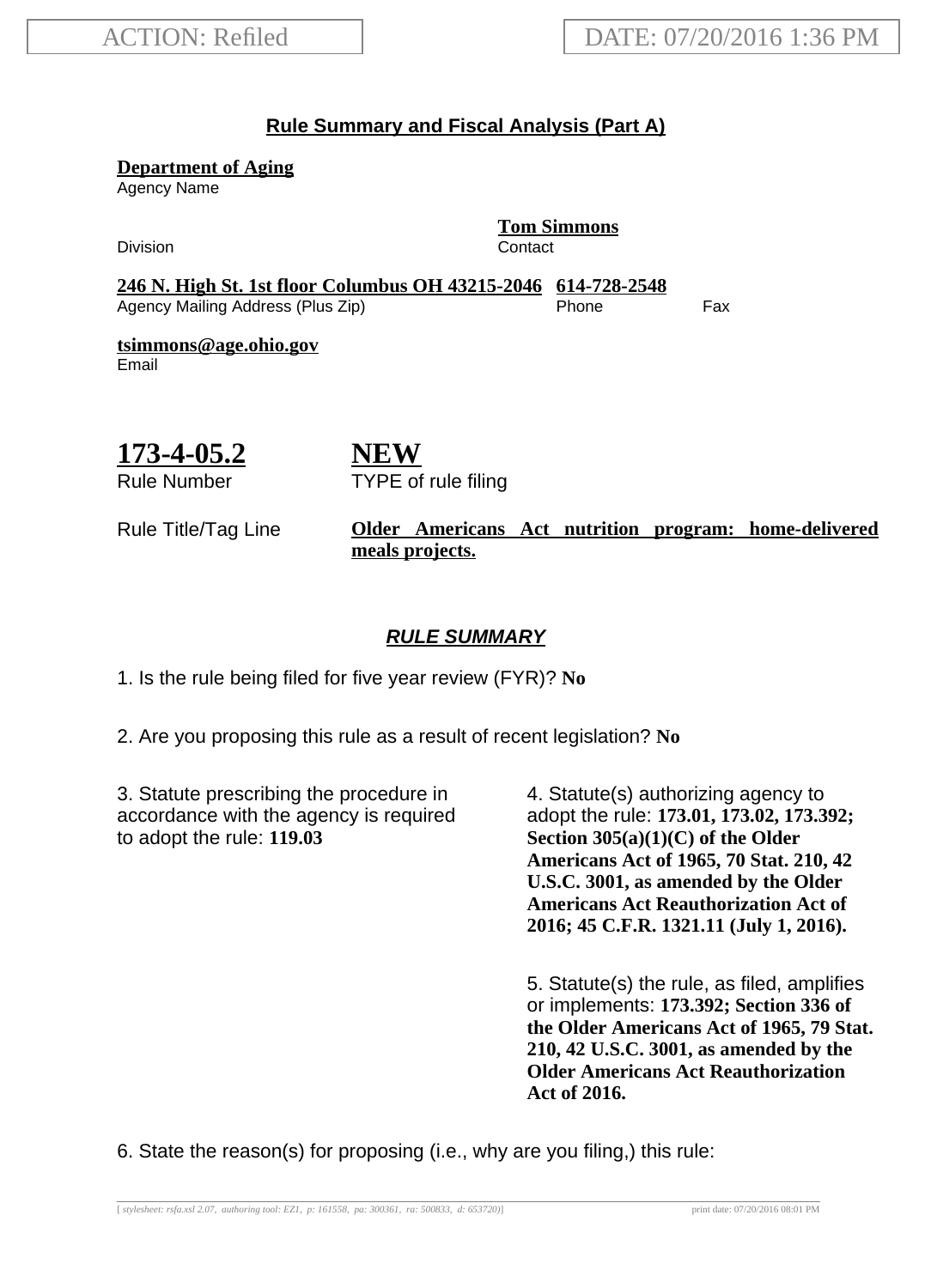This rule is part of a larger nutrition rule project. ODA proposes to adopt this new rule to replace the language in OAC173-4-04.1. For more information, please review the business impact analysis (BIA).

7. If the rule is an AMENDMENT, then summarize the changes and the content of the proposed rule; If the rule type is RESCISSION, NEW or NO CHANGE, then summarize the content of the rule:

This proposed new rule would establish general requirements for each home-delivered meal project. It would replace most of OAC173-4-04.1.

8. If the rule incorporates a text or other material by reference and the agency claims the incorporation by reference is exempt from compliance with sections 121.71 to 121.74 of the Revised Code because the text or other material is **generally available** to persons who reasonably can be expected to be affected by the rule, provide an explanation of how the text or other material is generally available to those persons:

*This response left blank because filer specified online that the rule does not incorporate a text or other material by reference.*

9. If the rule incorporates a text or other material by reference, and it was **infeasible** for the agency to file the text or other material electronically, provide an explanation of why filing the text or other material electronically was infeasible:

*This response left blank because filer specified online that the rule does not incorporate a text or other material by reference.*

10. If the rule is being **rescinded** and incorporates a text or other material by reference, and it was **infeasible** for the agency to file the text or other material, provide an explanation of why filing the text or other material was infeasible:

*Not Applicable.*

11. If **revising** or **refiling** this rule, identify changes made from the previously filed version of this rule; if none, please state so. If applicable, indicate each specific paragraph of the rule that has been modified:

On May 2, 2016, ODA made a revised filing of this rule to (1) update references to the Act in the "authorized by" and "amplifies" sections after the rule text and (2) upload a revised public hearing notice for a public hearing on the same date and time and in the same location.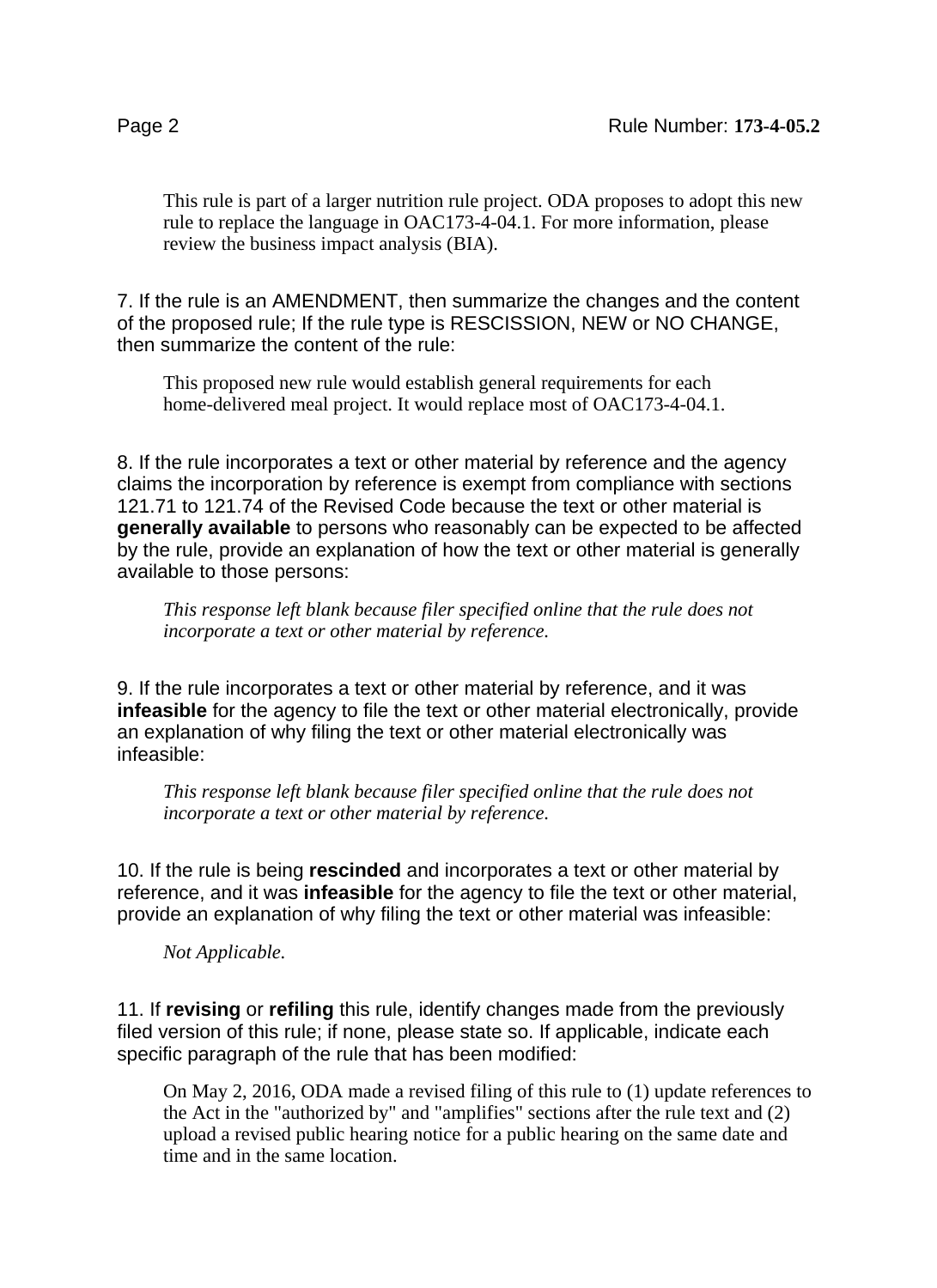On July 20, 2016, ODA refiled the rule. In doing so, ODA proposed changing the date of the reference to 45 C.F.R. 1321.11 in the statutory authority section from "October, 2015 edition" to "July 1, 2016" to reflect the latest version of the federal rule. (Cf. Administration for Community Living. Final Rules. Federal Register. Vol. 81. No. 107. Friday, June 3, 2016. Pp. 35644-35648.) This would have no effect on the rule's content.

12. Five Year Review (FYR) Date:

(If the rule is not exempt and you answered NO to question No. 1, provide the scheduled review date. If you answered YES to No. 1, the review date for this rule is the filing date.)

NOTE: If the rule is not exempt at the time of final filing, two dates are required: the current review date plus a date not to exceed 5 years from the effective date for Amended rules or a date not to exceed 5 years from the review date for No Change rules.

# **FISCAL ANALYSIS**

13. Estimate the total amount by which this proposed rule would **increase / decrease** either **revenues / expenditures** for the agency during the current biennium (in dollars): Explain the net impact of the proposed changes to the budget of your agency/department.

This will have no impact on revenues or expenditures.

\$0.00

Adopting the proposed new rule to replace OAC173-4-04.1 (which ODA is simultaneously proposing to rescind) would not impact the biennial budget the Ohio General Assembly established for ODA.

14. Identify the appropriation (by line item etc.) that authorizes each expenditure necessitated by the proposed rule:

GRF-490-411 Senior Community Services.

3220-490-618 Federal Aging Grants.

3M40-490-612 Federal Independence Services.

15. Provide a summary of the estimated cost of compliance with the rule to all directly affected persons. When appropriate, please include the source for your